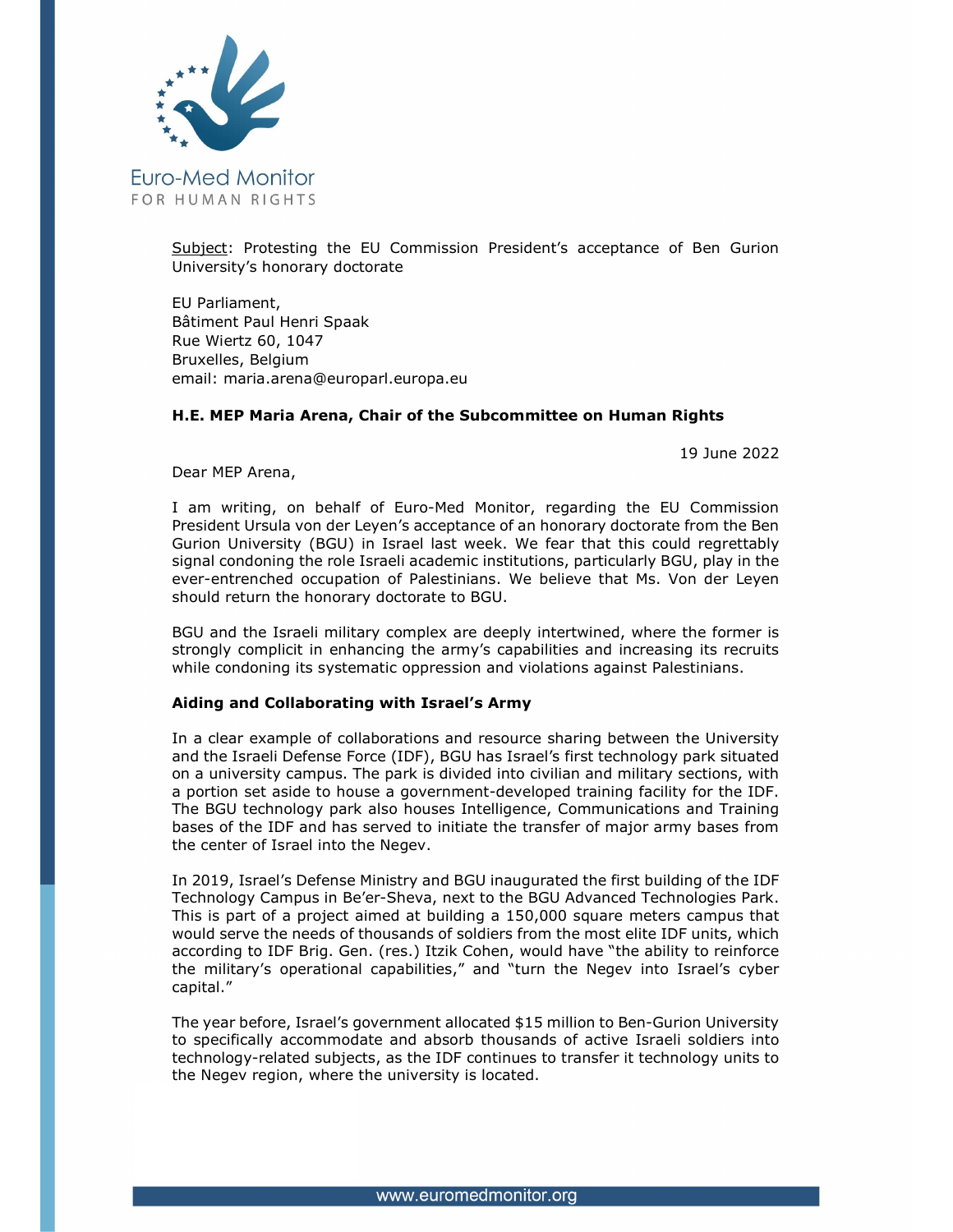

The IDF's technology units include the Negev-based Unit 8200, which specializes in collecting signal intelligence (SIGINT) and code decryption. Unit 8200 is known for maintaining covert listening units in the Palestinian territories, which in 2014, prompted 43 veterans of the unit to sign a protest letter decrying the 8200 unit's abusive gathering of Palestinians' private information.

In that sense, not only is BGU offering space and facilities to IDF units implicated in violations against Palestinians, but BGU is also working with the Israeli defense establishment to incentivize Israeli students who undertake academic studies while serving in IDF intelligence and computer corps to enroll in technology-related subjects to enhance their qualities and expertise during their military service.

## Providing Exclusive and Discriminatory Benefits to IDF Soldiers

Furthermore, BGU has traditionally aided and provided academic scholarships and support Israeli army reservist students and active-duty soldiers. For instance, during Israel's 2008 war on Gaza, known as operation Cast Lead, in which Israel killed about 926 Palestinian civilians, BGU offered scholarships and extra tuition to students who served in active combat units. The University similarly offered a special grant for each day of service to students who went on reserve duty, in addition to other benefits.

BGU provides "Application Fees Refund" to students who possess a "Certificate of Fighting" issued by the IDF. The university is one of higher education institutes falling on the periphery of the Negev, Galilee, Judea and Samaria that provides the first schooling year free to students who have completed military or national service in the IDF. It also provides a specialized fast-tracked program to Israeli Airforce Pilots to obtain bachelor's degrees in one year.

Such exclusive benefits to Israelis serving the army not only provide incentive for enlisting in the IDF, including in the occupied territories, but they also discriminate against Arab citizens of Israel who do not serve in the IDF.

These issues have prompted the University of Johannesburg in 2011 to sever its ties with BGU after a lengthy investigation has shown damning evidence of BGU's institutional complicity and active collaboration with the Israeli occupation, its military and apartheid practices.

## Silencing Legitimate Criticism of Israeli Actions and Policies

While collaborating with Israel's army and providing support to its soldiers, BGU has been accused of aligning its policies and practices with the Israeli state's restrictions on academic freedom and the right to protest and voice dissent.

For instance, in 2009, BGU Professor Neve Gordon, who then headed the politics department, faced opposition from the University's president, Professor Rivka Carmi, for supporting the non-violent boycott of Israeli companies and institutions